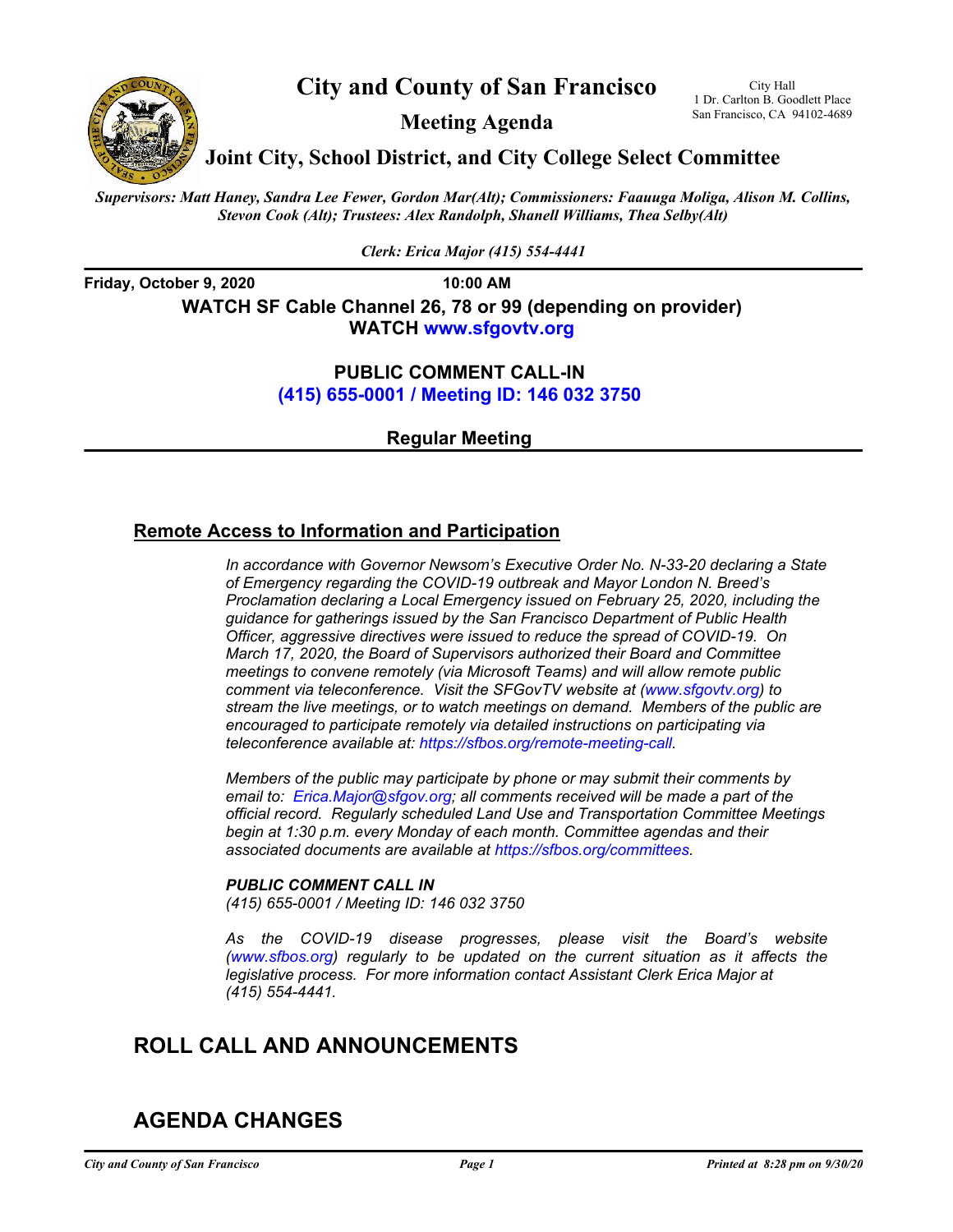# **REGULAR AGENDA**

## **1. [200412](http://sfgov.legistar.com/gateway.aspx?m=l&id=35848) [Hearing - Impacts of COVID-19 on San Francisco Unified School District and City College of San Francisco] Sponsor: Haney**

Hearing regarding how COVID-19 has impacted the schedules, policies, and the provision of services for San Francisco Unified School District (SFUSD) and City College of San Francisco (CCSF); the approach SFUSD and CCSF are exercising to protect both students and staff during the pandemic; how schools are continuing to serve students and families, especially those that are most marginalized; what plans are being made to ensure ongoing educational goals are met; how the City can best support the schools and what resources are required to ensure that they are able to succeed in their vital role as educational institutions; and requesting SFUSD and CCSF to report.

4/21/20; RECEIVED AND ASSIGNED to the Joint City, School District, and City College Select Committee.

4/29/20; REFERRED TO DEPARTMENT.

6/12/20; CONTINUED TO CALL OF THE CHAIR.

7/24/20; CONTINUED TO CALL OF THE CHAIR.

8/14/20; CONTINUED TO CALL OF THE CHAIR.

8/28/20; CONTINUED TO CALL OF THE CHAIR.

9/25/20; CONTINUED TO CALL OF THE CHAIR.

## **ADJOURNMENT**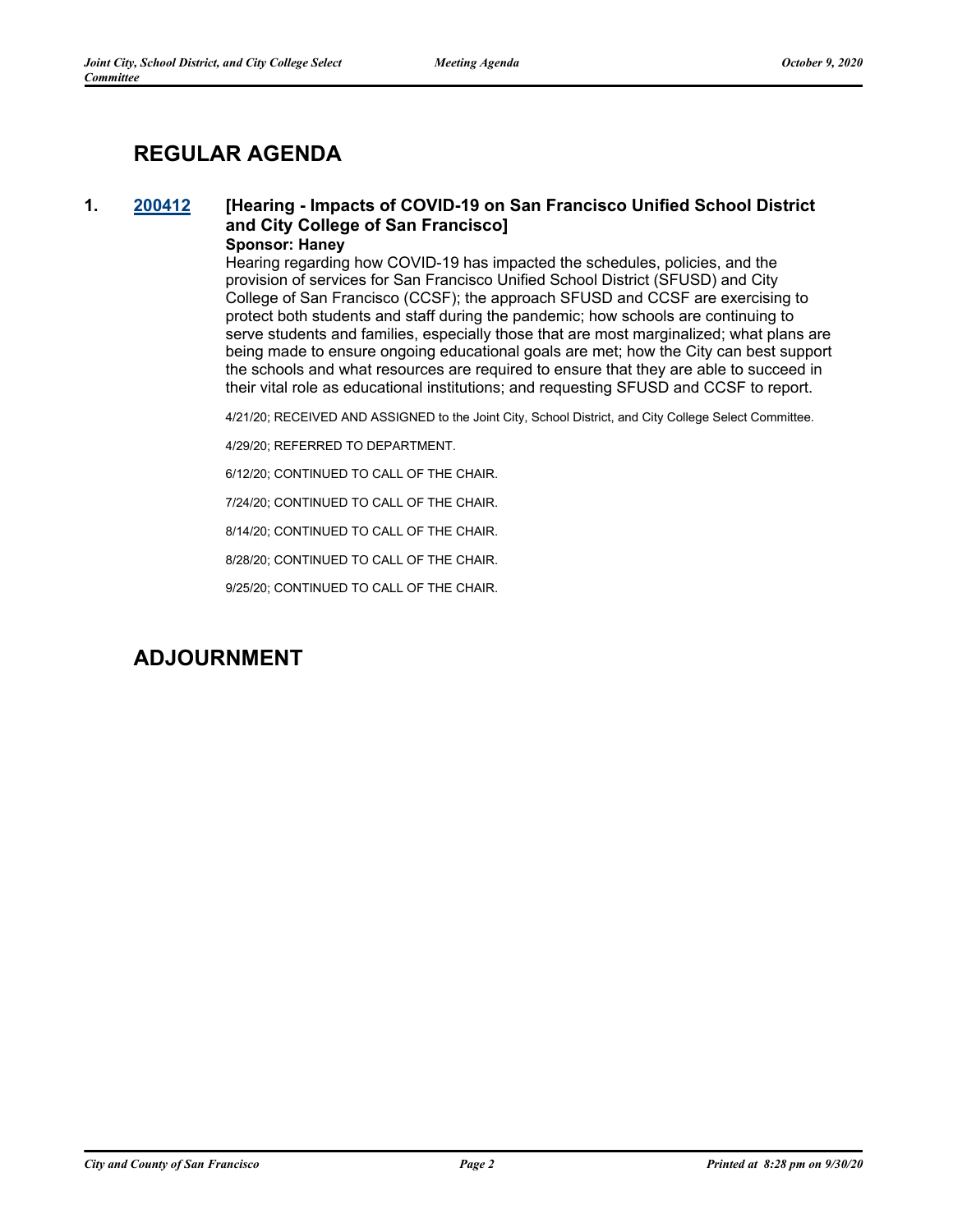## **Agenda Item Information**

Each item on the Consent or Regular agenda may include the following documents:

- 1) Legislation
- 2) Budget and Legislative Analyst report
- 3) Department or Agency cover letter and/or report
- 4) Public correspondence

These items will be available for review at City Hall, 1 Dr. Carlton B. Goodlett Place, Room 244, Reception Desk.

### **Meeting Procedures**

The Board of Supervisors is the legislative body of the City and County of San Francisco. The Board has several standing committees where ordinances and resolutions are the subject of hearings at which members of the public are urged to testify. The full Board does not hold a second public hearing on measures which have been heard in committee.

Board procedures do not permit: 1) persons in the audience to vocally express support or opposition to statements by Supervisors or by other persons testifying; 2) ringing and use of cell phones, pagers, and similar sound-producing electronic devices; 3) bringing in or displaying signs in the meeting room; and 4) standing in the meeting room.

Each member of the public will be allotted the same maximum number of minutes to speak as set by the President or Chair at the beginning of each item or public comment, excluding City representatives, except that public speakers using interpretation assistance will be allowed to testify for twice the amount of the public testimony time limit. If simultaneous interpretation services are used, speakers will be governed by the public testimony time limit applied to speakers not requesting interpretation assistance. Members of the public who want a document displayed should provide in advance of the meeting to the Clerk of the Board (bos.legislation@sfgov.org), clearly state such during testimony, and subsequently request the document be removed when they want the screen to return to live coverage of the meeting.

IMPORTANT INFORMATION: The public is encouraged to testify at Committee meetings. Persons unable to attend the meeting may submit to the City, by the time the proceedings begin, written comments regarding the agenda items. These comments will be made a part of the official public record and shall be brought to the attention of the Board of Supervisors. Written communications expected to be made a part of the official file should be submitted to the Clerk of the Board or Clerk of a Committee: 1 Dr. Carlton B. Goodlett Place, Room 244, San Francisco, CA 94102. Communications which are not received prior to the hearing may be delivered to the Clerk of the Board or Clerk of the Committee at the hearing and you are encouraged to bring enough copies for distribution to all of its members.

COPYRIGHT: All system content that is broadcasted live during public proceedings is secured by High-bandwidth Digital Content Protection (HDCP), which prevents copyrighted or encrypted content from being displayed or transmitted through unauthorized devices. Members of the public who wish to utilize chamber digital, audio and visual technology may not display copyrighted or encrypted content during public proceedings.

AGENDA PACKET: Available on the internet at http://www.sfbos.org/meetings. Meetings are cablecast on SFGovTV, the Government Channel 26. For DVD copies and scheduling call (415) 554-4188.

LANGUAGE INTERPRETERS: Language services are available in Spanish, Chinese and Filipino at all regular and special Board and Committee meetings if made at least 48 hours in advance of the meeting to help ensure availability. For more information or to request services: Contact Wilson Ng or Arthur Khoo at (415) 554-5184.

所有常規及特別市參事委員會會議(Board meetings)除委員會會議(Committee meetings)將予以提供西班牙 文,菲律賓文,及中文的語言服務,但須在會議前最少48小時作出請求,旨在確保服務屆時可予以提供。更多資訊或 請求有關服務, 請致電 (415) 554-7719聯絡Linda Wong.

 AVISO EN ESPAÑOL: Los servicios de idiomas están disponibles en español, chino, y filipino en todas las reuniones regulares y reuniones especiales de la Junta, de los Comités, si se solicita por lo menos 48 horas antes de la reunión para ayudar a garantizar su disponibilidad. Para más información o solicitar servicios, por favor contactar a (415) 554-5184.

PAUNAWA: Mayroong serbisyong pang-wika sa Espanyol, Tsino at Pilipino para sa lahat ng mga regular at espesyal na pagpupulong ng Board, at Komite ng Board. Sa kasalukuyan, mayroong serbisyo sa wikang Pilipino na maaaring hilingin, 48 oras (o mas maaga) bago ng pagpupulong upang matiyak na matutugunan ang inyong kahilingan. Para sa karagdagang impormasyon o para humiling ng serbisyo pang-wika, tawagan lamang ang (415) 554-5184.